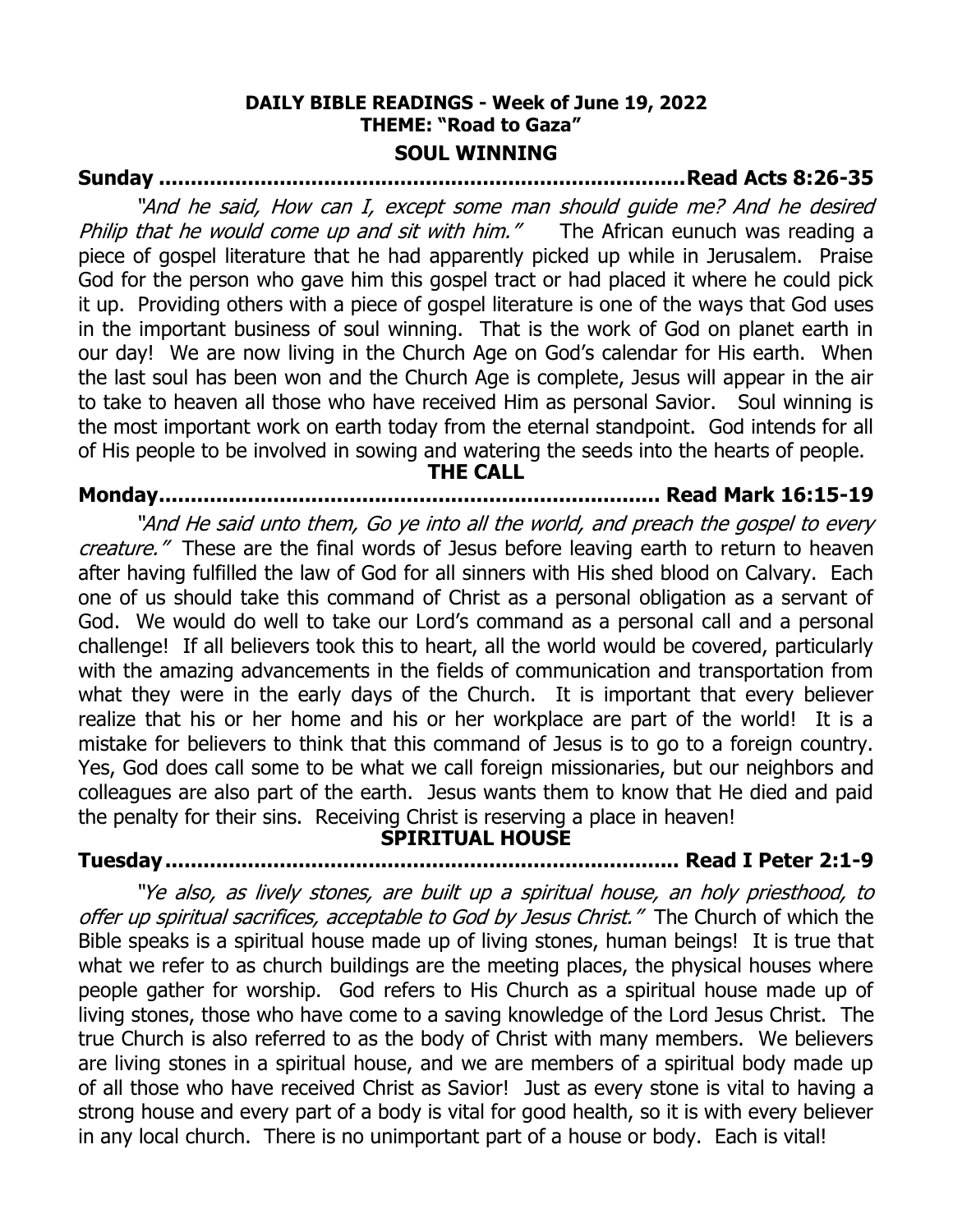### **WORKING WITH GOD**

# **Wednesday.................................................................Read I Corinthians 3:6-10**

"We are laborers together with God: ye are God's husbandry, ye are God's building." The highest privilege and greatest responsibility for all Christians is to be working together with God in doing His work on His earth. We are His labor force on planet earth. I think it is important to notice that God states that we are working together "with Him." It is a mistake to say we are working for Him. That seems to miss God's emphasis on His having a part in His work of soul winning, when the truth is that His part is the most important. If a believer tries to do what only God can do, that is not good. We have a part in God's work of soul winning, and God the Holy Spirit has His part. To try to do what the Holy Spirit must do could have a bad result! Christians are to be the light empowered by the Spirit and to plant and water seeds of Scripture in the ears of unbelievers. The Spirit's role is to do the convincing as emphasized by Jesus in John 16:8: "And when he is come, he will reprove the world of sin, and of righteousness, and of judgment." What an honor and joy to be working together with God!

#### **FRIENDLINESS**

# **Thursday ...................................................................... Read Proverbs 18:19-24**

"A man that hath friends must shew himself friendly: and there is a friend that sticketh closer than a brother." A big part of being a witness for Jesus is being friendly toward others and certainly not combative. In Romans 12:2, we are told "not to be conformed to this world, but transformed by the renewing of your minds..." It is possible to be a friend with those in the world without indulging in what would be considered worldly practices that would not bring honor to God. Christians should have strong convictions about what he or she will and will not do in order not to grieve or hinder the indwelling Holy Spirit from what He is trying to do. That will likely cause unbelievers to take notice, particularly if the Christian is a friendly person showing the love of Christ by the conduct of his or her life. That difference in conviction coupled with a friendly demeanor may open the doors to win souls for Christ!

# **CONVERSIONS**

**Friday ................................................................................. Read James 5:19-20**

"Let him know, that he which converteth the sinner from the error of his way shall save a soul from death, and shall hide a multitude of sins." One of the ways we can change the world for the better is to make a commitment to being used of God to reach souls for Christ. To be the person God uses to get another person on to the road that leads to heaven is life's greatest thrill. The devil has convinced many that there are many roads leading to heaven, such as living a good life, being a church-goer or a faithful adherent to a religion. Those contradict the claim of Jesus in John 14:6, where He says this: "I am the way, the truth, and the life; no man comes to the Father but by me." Getting a person to accept Christ not only puts that individual on the road to heaven, but it also has the effect of bettering the culture in which that person lives!

## **CHALLENGE**

**Saturday................................................................. Read II Corinthians 5:17-20**